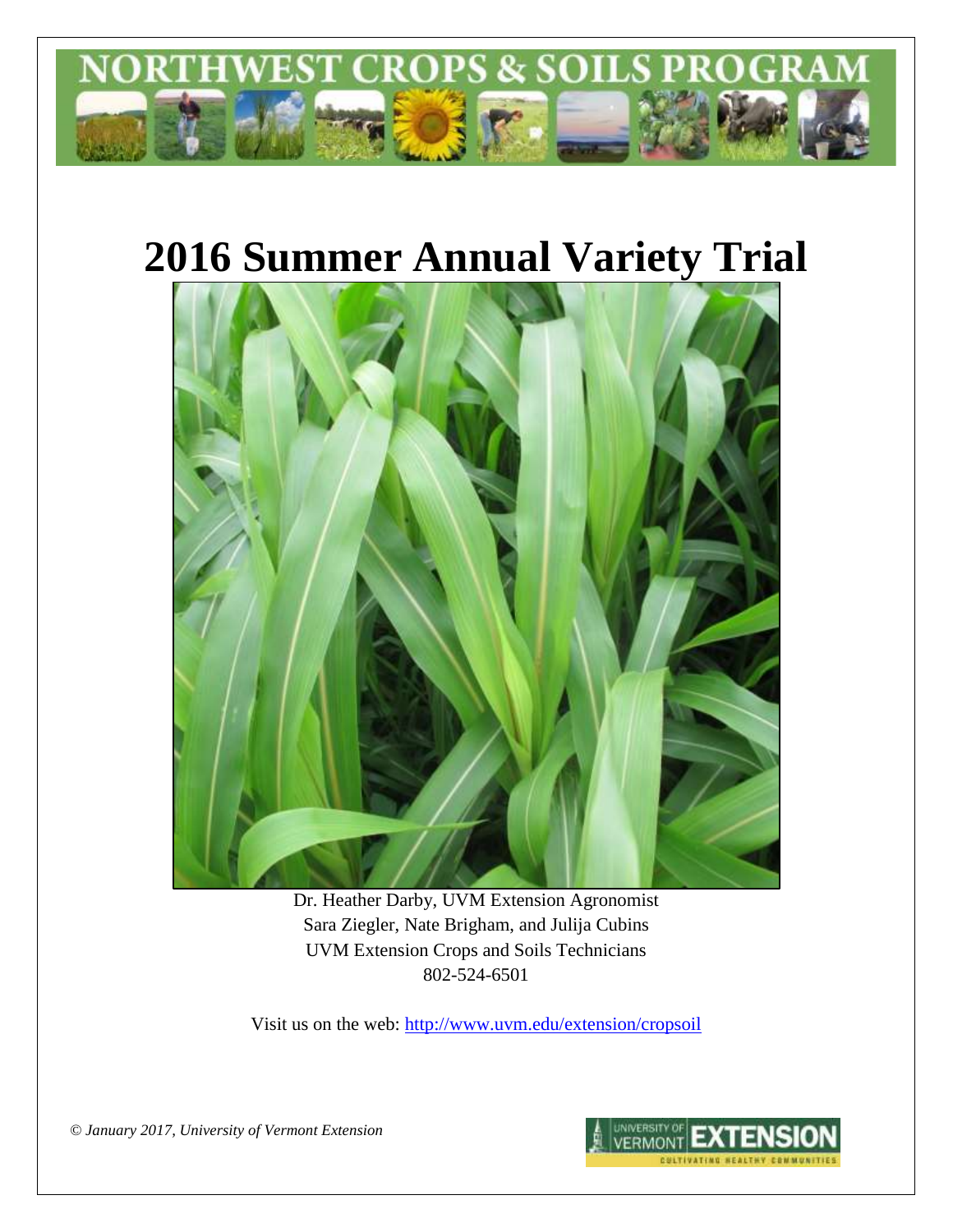## **2016 SUMMER ANNUAL VARIETY TRIAL**

Dr. Heather Darby, University of Vermont Extension heather.darby[at]uvm.edu

Warm season grasses, such as sorghum x sudangrass crosses, sudangrass, and millet are high-yielding annuals that can provide quality forage in the hot summer months, when the cool season grasses that make up most pastures and hay meadows in the Northeast enter dormancy and decline in productivity. The addition of summer annuals into a rotation can provide a harvest of high-quality forage for stored feed or grazing during this critical time. Generally, summer annuals germinate quickly, grow rapidly, are drought resistant, and have high productivity and flexibility in utilization. The UVM Extension Northwest Crops and Soils team conducted this variety trial to evaluate the yield and quality of warm season annual grasses.

## **MATERIALS AND METHODS**

A trial was initiated at Borderview Research Farm in Alburgh, VT on 16-Jun 2016. Plots were managed with practices similar to those used by producers in the surrounding area (Table 1). The previous crop was corn silage. The field was disked and spike tooth harrowed prior to planting. Thirteen varieties of summer annual species were compared (Table 2). Plots were seeded with a Great Plains small plot drill at a seeding rate of 50 lbs ac<sup>-1</sup> for the sorghums, sudangrasses and sorghum x sudangrass crosses and 20 lbs ac<sup>-1</sup> for millets.

| <b>Trial Information</b>         | <b>Borderview Research Farm-Alburgh, VT</b>   |
|----------------------------------|-----------------------------------------------|
| Soil Type                        | Benson rocky silt loam                        |
| Previous crop                    | Corn silage                                   |
| Planting date                    | $16$ -Jun                                     |
| First harvest date               | $3-Aug$                                       |
| Second harvest date              | $30-Aug$                                      |
| Seeding rates: Millet            | $20$ lbs ac <sup>-1</sup>                     |
| Sorghum, Sudangrass, and hybrids | $50$ lbs ac <sup>-1</sup>                     |
| Tillage methods                  | Mold board plow, disk, and spike tooth harrow |

**Table 1. General plot management, 2016.**

Plots were harvested with a Carter flail forage harvester on 3-Aug and 30-Aug with a harvest area of 3' x 20'. Due to uneven emergence, some of the plots had to be harvested by hand in a  $0.25m<sup>2</sup>$  area. An approximate 1 lb subsample from each plot was collected and dried at each harvest to determine dry matter and calculate dry matter yields. The samples were then ground and analyzed for crude protein (CP), acid detergent fiber (ADF), neutral detergent fiber (NDF), and NDF digestibility (NDFD) at the University of Vermont Cereal Testing Lab (Burlington, VT) with a FOSS NIRS (near infrared reflectance spectroscopy) DS2500 Feed and Forage analyzer.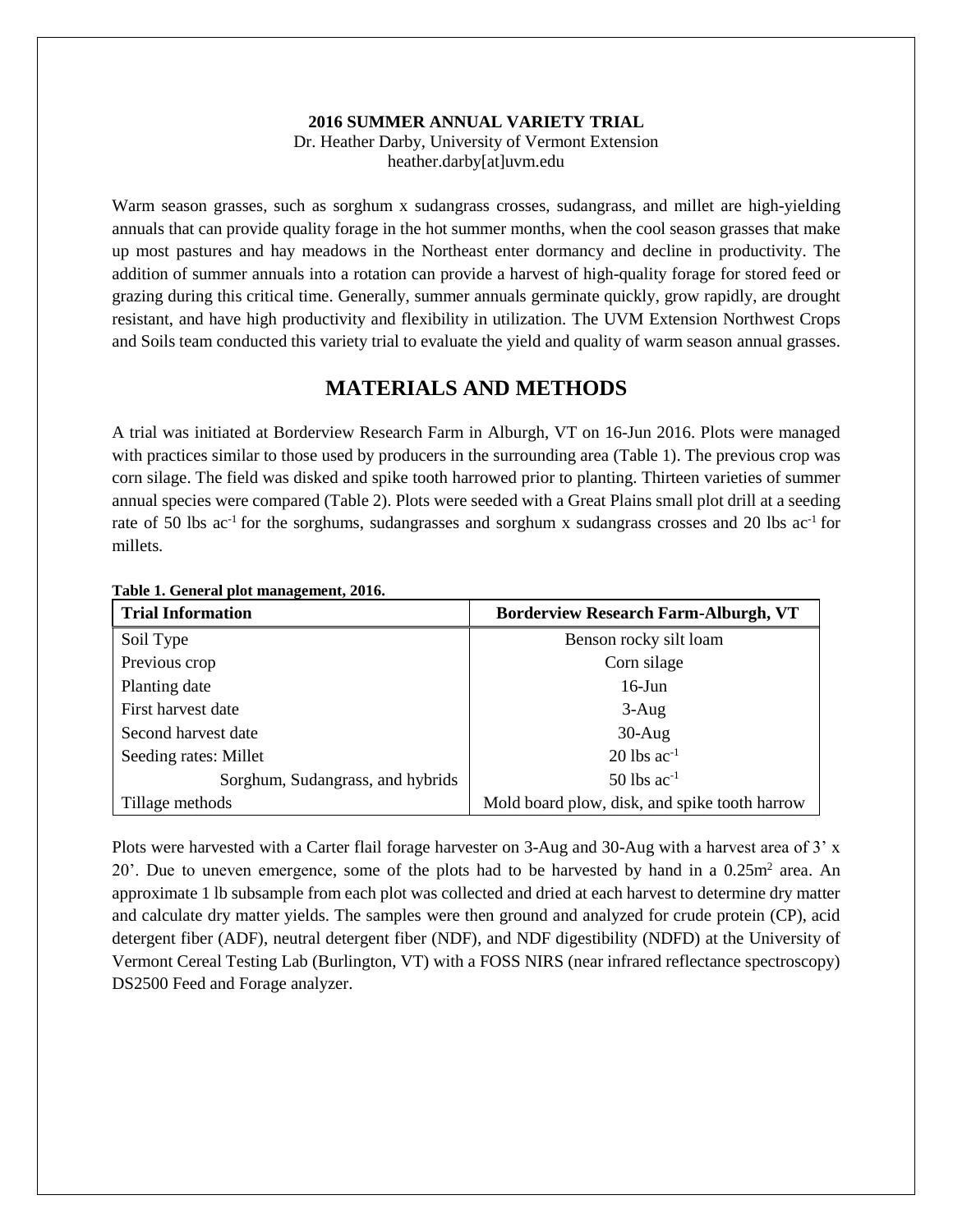| <b>Variety</b> | <b>Species</b>       | <b>Characteristics</b> | Company         |
|----------------|----------------------|------------------------|-----------------|
| <b>FSG 300</b> | Millet               | $non-BMR$              | Seedway         |
| Wonderleaf     | Millet               | $non-BMR$              | Alta Seeds      |
| Exceed         | Millet               | Dwarf, BMR             | King's Agriseed |
| AF 7101        | Sorghum              | $non-BMR$              | Alta Seeds      |
| AF 7201        | Sorghum              | $non-BMR$              | Alta Seeds      |
| <b>FSG 214</b> | Sorghum x Sudangrass | <b>BMR</b>             | Seedway         |
| <b>FSG 215</b> | Sorghum x Sudangrass | <b>BMR</b>             | Seedway         |
| AS 6401        | Sorghum x Sudangrass | <b>BMR</b>             | Alta Seeds      |
| Green Grazer V | Sorghum x Sudangrass | non-BMR                | Seedway         |
| <b>SSG 886</b> | Sudangrass           | <b>BMR</b>             | Seedway         |
| AS 5201        | Sudangrass           | $non-BMR$              | Alta Seeds      |
| Hayking        | Sudangrass           | <b>BMR</b>             | King's Agriseed |
| Pro Max        | Sudangrass           | <b>BMR</b>             | Seedway         |

**Table 2. Summer annual varieties, characteristics, and seed source, 2016.** 

Mixtures of true proteins, composed of amino acids, and non-protein nitrogen make up the crude protein (CP) content of forages. The bulky characteristics of forage come from fiber. Forage feeding values are negatively associated with fiber since the less digestible portions of the plant are contained in the fiber fraction. The detergent fiber analysis system separates forages into two parts: cell contents, which include sugars, starches, proteins, non-protein nitrogen, fats and other highly digestible compounds; and the less digestible components found in the fiber fraction. The total fiber content of forage is contained in the neutral detergent fiber (NDF) which includes cellulose, hemicellulose, and lignin. This measure indicates the bulky characteristic of the forage and therefore is negatively correlated with animal dry matter intake. The portion of the NDF that is digestible within 30 hours is represented by NDFD30. The acid detergent fraction (ADF) is composed of highly indigestible fiber and therefore is negatively correlated with digestibility. Results were analyzed with an analysis of variance in SAS (Cary, NC). The Least Significant Difference (LSD) procedure was used to separate cultivar means when the F-test was significant ( $p < 0.10$ ).

Variations in yield and quality can occur because of variations in genetics, soil, weather and other growing conditions. Statistical analysis makes it possible to determine whether a difference among varieties is real, or whether it might have occurred due to other variations in the field. At the bottom of each table, a LSD value is presented for each variable (i.e. yield). Least Significant differences (LSD's) at the 10% level of

probability are shown. Where the difference between two treatments within a column is equal to or greater than the LSD value at the bottom of the column, you can be sure in 9 out of 10 chances that there is a real difference between the two varieties. Treatments that were not significantly lower in performance than the highest value in a particular column are indicated with an asterisk. In the example on right, A is significantly different from C but not from B. The difference between A and B is

| <b>Variety</b> | Yield  |
|----------------|--------|
| A              | 6.0    |
| B              | $7.5*$ |
| $\mathfrak{g}$ | 9.0*   |
| LSD.           | 20     |
|                |        |

equal to 1.5, which is less than the LSD value of 2.0. This means that these varieties did not differ in yield. The difference between A and C is equal to 3.0, which is greater than the LSD value of 2.0. This means that the yields of these varieties were significantly different from one another. The asterisk indicates that B was not significantly lower than the top yielding variety.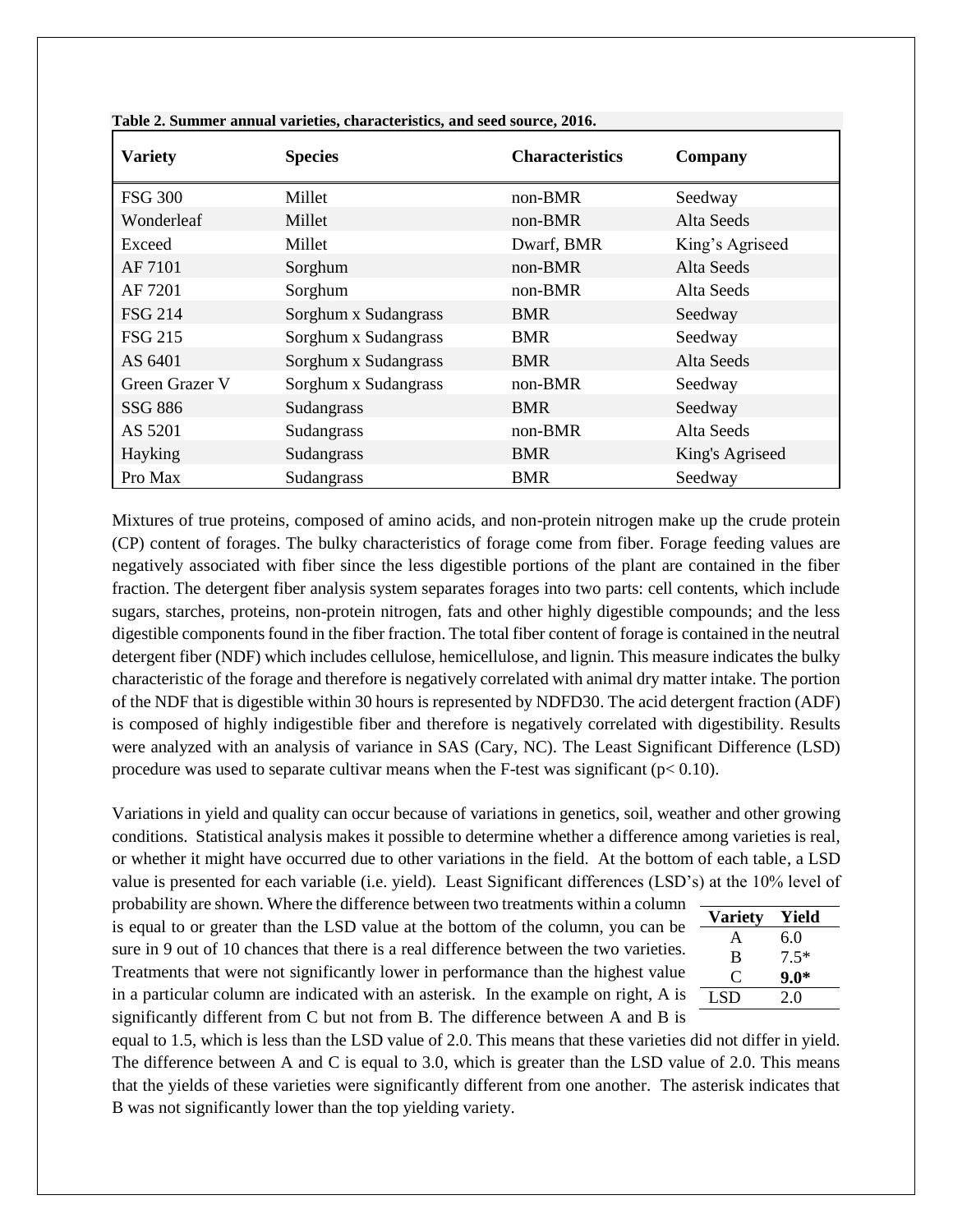## **RESULTS**

Seasonal precipitation and temperatures recorded with a Davis Instruments Vantage Pro 2 weather station with WeatherLink data logger in Alburgh, VT are shown in Table 3. From June through August there was an accumulation of 1784 Growing Degree Days (GDDs) in Alburgh, which is 90 GDDs more than the 30 year average. Rainfall was below normal at planting by almost an inch. Slow and patchy emergence of the crop was a result of dry soil conditions. These droughty conditions persisted through the growing season with the driest month being July, which was almost 2.5" below normal. Temperatures during the season were approximately normal with the exception of August, which was about 3 degrees above normal. These warm dry conditions continued into September causing poor regrowth and no third harvest.

| Alburgh, VT                       | June    | <b>July</b> | <b>August</b> |
|-----------------------------------|---------|-------------|---------------|
| Average temperature $(^{\circ}F)$ | 65.8    | 70.7        | 71.6          |
| Departure from normal             | 0.00    | 0.10        | 2.90          |
|                                   |         |             |               |
| Precipitation (inches)            | 2.80    | 1.80        | 3.00          |
| Departure from normal             | $-0.88$ | $-2.37$     | $-0.93$       |
|                                   |         |             |               |
| Growing Degree Days (base 50°F)   | 481     | 640         | 663           |
| Departure from normal             |         |             | 82            |

**Table 3. Seasonal weather data collected in Alburgh, VT, 2016.**

Based on weather data from a Davis Instruments Vantage Pro2 with WeatherLink data logger. Historical averages are for 30 years of NOAA data (1981-2010) from Burlington, VT.

#### *Variety Performance by Cutting*

Dry matter yields per acre varied drastically by variety for the first harvest (Table 4). Yields ranged from 1.29 to 2.97 tons  $ac^{-1}$  dry matter with the average for the trial being 2.03 tons  $ac^{-1}$ . The highest yielding variety was AS 6401, a BMR sorghum-sudangrass, which performed statistically similarly to four other varieties. The lowest yielding varieties were FSG 300 pearl millet and Pro Max sudangrass, which only produced 1.29 and 1.30 tons ac<sup>-1</sup> respectively. All quality parameters also varied statistically across varieties in the first harvest. Crude protein levels ranged from 12.2% to 20.3%. The variety with the highest protein was Exceed, a dwarf BMR pearl millet, with a crude protein concentration of 20.3%. This was statistically similar to the protein levels of FSG 300 and Wonderleaf, the other two millet varieties trialed, as well as Pro Max sudangrass. The other nine varieties produced protein levels of 15.1% or less. The ADF and NDF concentrations also varied statistically with the lowest levels being observed in the Exceed pearl millet with 27.0% ADF and 51.3% NDF. For both of these parameters, FSG 300 millet was the only other variety that performed statistically similarly with 28.3% ADF and 52.4% NDF. The trial averages were 31.8% and 57.8% ADF and NDF respectively. The sudangrass variety Pro Max had the most digestible fiber but performed statistically similarly to seven other varieties.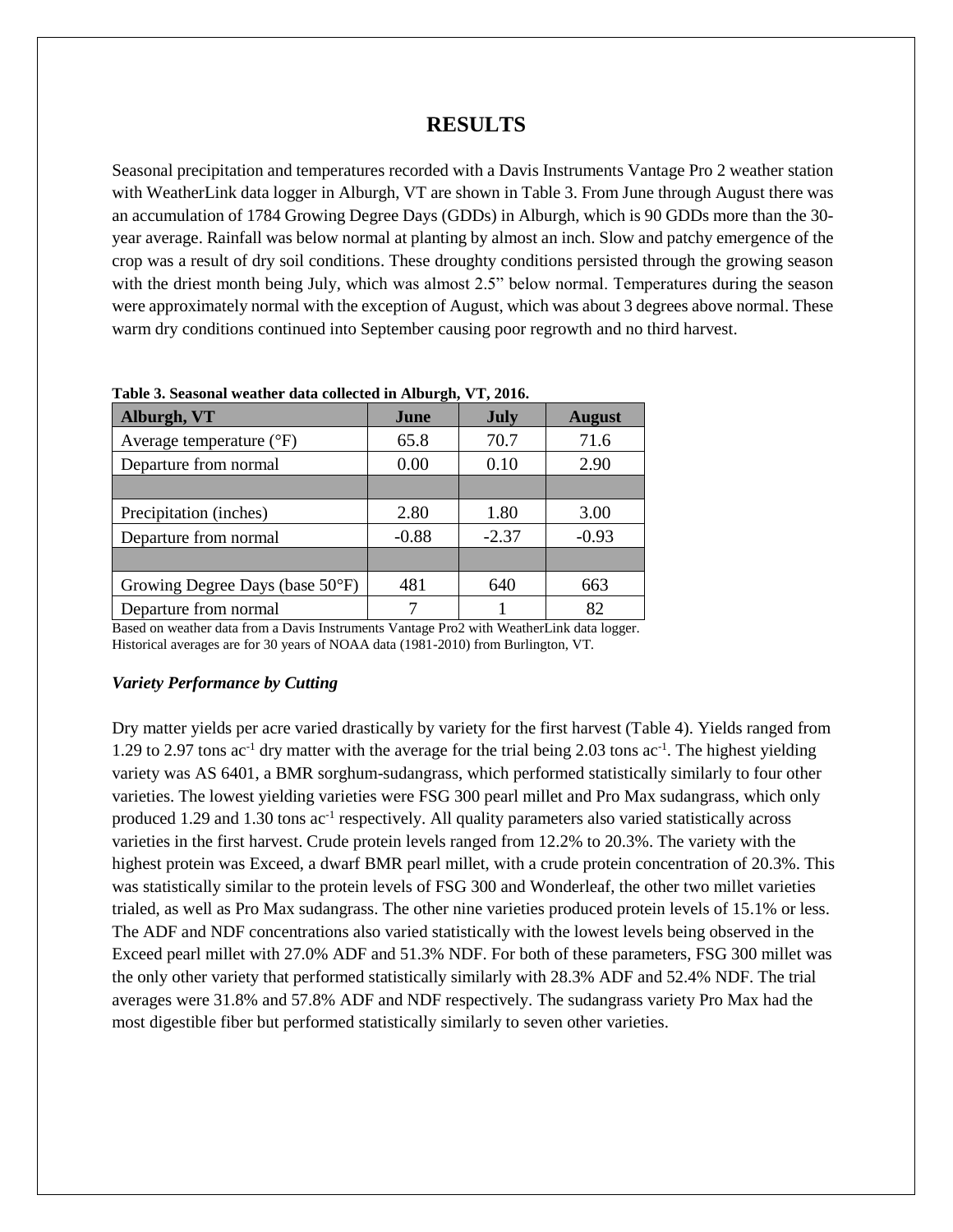| <b>Variety</b>        | <b>Species</b>       | <b>DM</b><br><b>Yield</b> | <b>Crude</b><br>protein | <b>ADF</b> | <b>NDF</b> | <b>NDFD</b> |
|-----------------------|----------------------|---------------------------|-------------------------|------------|------------|-------------|
|                       |                      | tons $ac^{-1}$            | % of DM                 | % of DM    | % of DM    | % of NDF    |
| <b>FSG 300</b>        | Millet               | 1.29                      | 19.9*                   | $28.3*$    | $52.4*$    | $61.3*$     |
| Wonderleaf            | Millet               | $2.14*$                   | $18.1*$                 | 30.4       | 56.2       | 55.8        |
| Exceed                | Millet               | 1.67                      | $20.3*$                 | $27.0*$    | $51.3*$    | $60.8*$     |
| AF 7101               | Sorghum              | $2.56*$                   | 13.0                    | 34.6       | 62.5       | 55.7        |
| AF 7201               | Sorghum              | 2.04                      | 13.5                    | 34.3       | 61.1       | 55.5        |
| <b>FSG 214</b>        | Sorghum x Sudangrass | $2.19*$                   | 14.0                    | 31.7       | 58.4       | $62.8*$     |
| <b>FSG 215</b>        | Sorghum x Sudangrass | 2.00                      | 14.5                    | 31.8       | 57.8       | 59.2*       |
| AS 6401               | Sorghum x Sudangrass | $2.97*$                   | 12.2                    | 34.8       | 60.8       | 59.7*       |
| Green Grazer V        | Sorghum x Sudangrass | $2.29*$                   | 13.3                    | 33.4       | 59.4       | 54.3        |
| SSG 886               | Sudangrass           | 1.61                      | 15.1                    | 30.9       | 57.5       | 59.7*       |
| AS 5201               | Sudangrass           | $2.13*$                   | 13.8                    | 32.8       | 59.8       | 58.3*       |
| Hayking               | Sudangrass           | $2.19*$                   | 13.8                    | 33.0       | 58.9       | 54.0        |
| Pro Max               | Sudangrass           | 1.30                      | $16.5*$                 | 30.3       | 55.9       | 63.0        |
| LSD $(p = 0.10)$      |                      | 0.967                     | 3.89                    | 3.17       | 4.31       | 5.92        |
| <b>First Cut Mean</b> |                      | 2.03                      | 15.2                    | 31.8       | 57.8       | 58.5        |

| Table 4. Yield and quality of 13 summer annual varieties, 1 <sup>st</sup> cut, 2016. |  |  |  |  |  |  |  |  |  |
|--------------------------------------------------------------------------------------|--|--|--|--|--|--|--|--|--|
|--------------------------------------------------------------------------------------|--|--|--|--|--|--|--|--|--|

\*Treatments with an asterisk were statistically similar.

The treatment in **bold** was the top performer for that variable

All varieties had NDF digestibilities of at least 54% with four varieties having over 60%. Although some of the varieties trialed were BMR varieties, they did not necessarily perform drastically different from their non-BMR counterparts in terms of NDF digestibility. This could have been due to high temperatures and drought conditions which can increase fiber content and decrease digestibility. For example, Hayking and Pro Max are both BMR sudangrass varieties. However, Pro Max had the highest digestibility of 63.0% while Hayking had the lowest of 54.0%. Interestingly, Exceed and FSG 300 millets had similar NDFD and were both about 5% higher than Wonderleaf, however only Exceed is a BMR variety.

For the second harvest, yields did not differ statistically between varieties; however quality parameters did differ among varieties. Dry matter yields ranged from 0.86 to 1.54 tons ac<sup>-1</sup> dry matter with FSG 300 being the top producer and the entire trial averaging 1.10 tons  $ac^{-1}$ . The two sorghum species yielded less than 0.90 tons ac<sup>-1</sup>, all other varieties produced approximately 1 ton. Protein levels were considerably higher in the 2<sup>nd</sup> cutting than the first ranging from 17.4% to 21.5%. The sorghum variety AF 7201 had the highest protein but was statistically similar to FSG 300, Wonderleaf, Exceed, AF 7101, and AS 6401. The ADF concentration ranged from 28.1% to 32.0% with an average of 30.5%, similar to the first harvest. Wonderleaf millet had the lowest ADF which was statistically similar to that of FSG 300, Exceed, AF 7101, and AF 7201. The NDF content ranged from 51.5% to 57.5%. Wonderleaf millet had the lowest NDF, although statistically similar to FSG 300 and AF 7101. The NDF digestibility ranged from 57.0% to 67.4% with an average of 62.3%, a little higher than the 1<sup>st</sup> cut. Four of the 12 other varieties performed similarly to the top performer AF 7201 at 67.4%. Interestingly in this second harvest, the highest values for digestibility were produced by all non-BMR varieties except for AS 6401.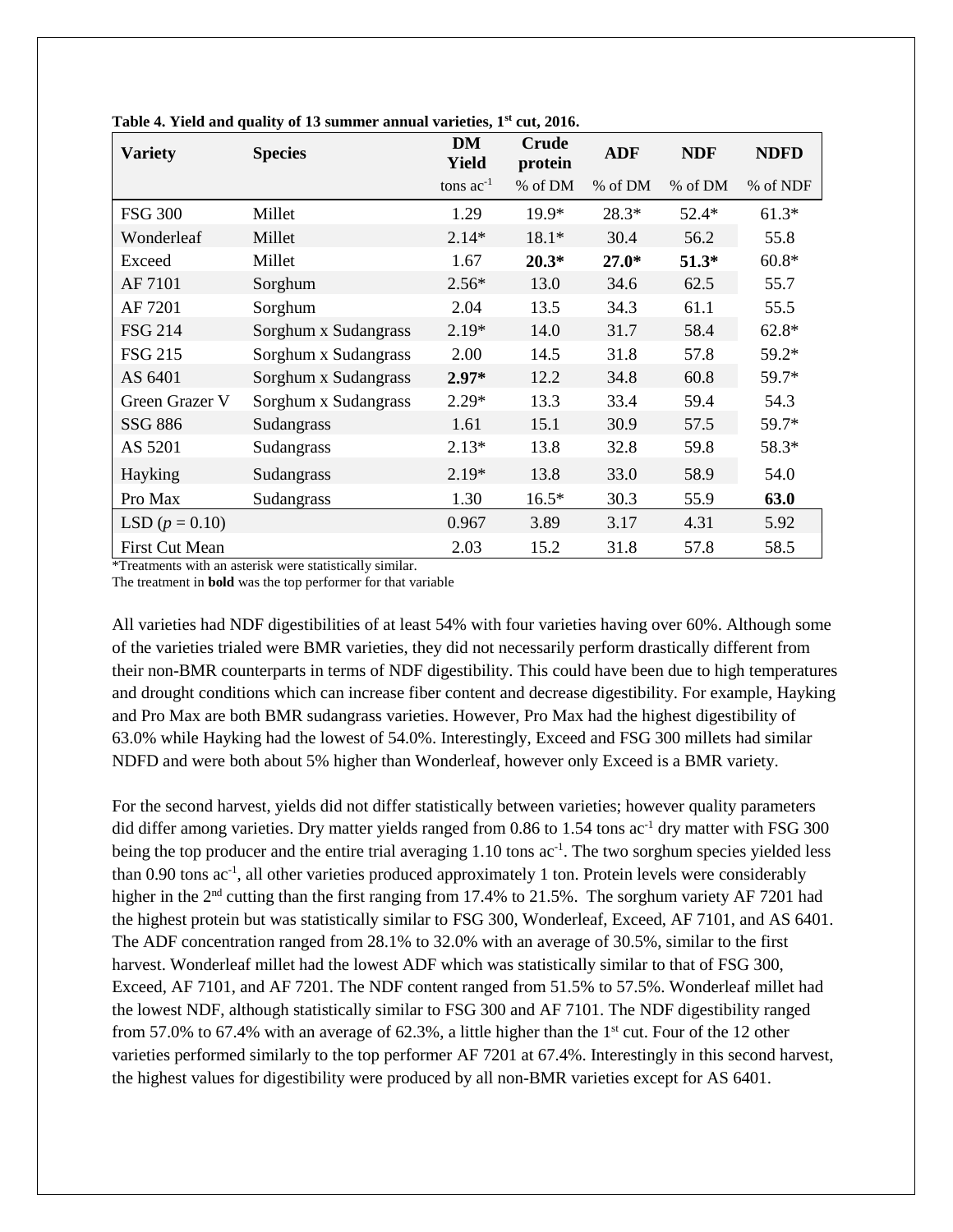| <b>Variety</b>   | <b>Species</b>       | <b>DM</b><br>Yield | Crude<br>protein | <b>ADF</b> | <b>NDF</b> | NDFD30   |
|------------------|----------------------|--------------------|------------------|------------|------------|----------|
|                  |                      | tons $ac^{-1}$     | % of DM          | % of DM    | % of DM    | % of NDF |
| <b>FSG 300</b>   | Millet               | 1.54               | $20.0*$          | $29.0*$    | 53.3*      | $64.2*$  |
| Wonderleaf       | Millet               | 1.06               | $20.8*$          | $28.1*$    | $51.1*$    | 57.0     |
| Exceed           | Millet               | 0.96               | 19.7*            | $29.4*$    | 54.3       | 59.6     |
| AF 7101          | Sorghum              | 0.86               | $20.4*$          | 29.9*      | 53.8*      | $65.7*$  |
| AF 7201          | Sorghum              | 0.86               | $21.5*$          | 29.8*      | 52.7       | 67.4     |
| <b>FSG 214</b>   | Sorghum x Sudangrass | 1.01               | 18.0             | 31.7       | 56.0       | 60.1     |
| <b>FSG 215</b>   | Sorghum x Sudangrass | 1.04               | 17.9             | 31.8       | 55.6       | 61.0     |
| AS 6401          | Sorghum x Sudangrass | 0.98               | 19.8*            | 30.8       | 54.0       | $65.3*$  |
| Green Grazer V   | Sorghum x Sudangrass | 1.16               | 18.4             | 32.0       | 55.9       | $62.9*$  |
| SSG 886          | Sudangrass           | 1.08               | 19.3             | 30.4       | 54.6       | 63.1     |
| AS 5201          | Sudangrass           | 1.24               | 17.4             | 32.0       | 57.5       | $63.4*$  |
| Hayking          | Sudangrass           | 1.02               | 18.5             | 30.6       | 54.0       | 61.5     |
| Pro Max          | Sudangrass           | 1.47               | 19.3             | 30.9       | 55.6       | 58.7     |
| LSD $(p = 0.10)$ |                      | <b>NS</b>          | 2.02             | 1.77       | 2.24       | 5.29     |
| Second Cut Mean  |                      | 1.10               | 19.3             | 30.5       | 54.5       | 62.3     |

|  | Table 5. Yield and quality of 13 summer annual varieties, 2 <sup>nd</sup> cut, 2016. |  |  |
|--|--------------------------------------------------------------------------------------|--|--|
|--|--------------------------------------------------------------------------------------|--|--|

\*Treatments with an asterisk were statistically similar

The treatments in **bold** was the top performer for that variable

NS - varieties did not differ significantly within a column.

#### *Variety Performance across Cuttings*

Some of the species and varieties exhibited slower regrowth after cutting and therefore, may be less suitable for grazing or multi-cut systems. Figure 1 shows a stacked bar graph with the total dry matter production separated by the two cuttings. This diagram allows one to visualize the regrowth for these different species and varieties; the more even the two bars, the better the regrowth after the 1<sup>st</sup> cut. Two varieties, FSG 300 and Pro Max, regrew to produce more than 100% of their 1<sup>st</sup> cut yields in just 27 days. Others, such as AS 6401 and AF 7101, only produced about 30% of their  $1<sup>st</sup>$  cut yields after the same regrowth period. Noting these differences between varieties could be an important factor in choosing the best fit for a particular system or set of goals. The overall yields, combining both cuttings, did not statistically differ across varieties although the graph appears to show significant differences. This was due to high variation between plots within variety, making it difficult to accurately state differences. The lack of precipitation impacted stand establishment and likely yield, as well as regrowth following first harvest. Overall, the millets had higher quality than most sorghum, sudangrass, and sorghum x sudangrass crosses.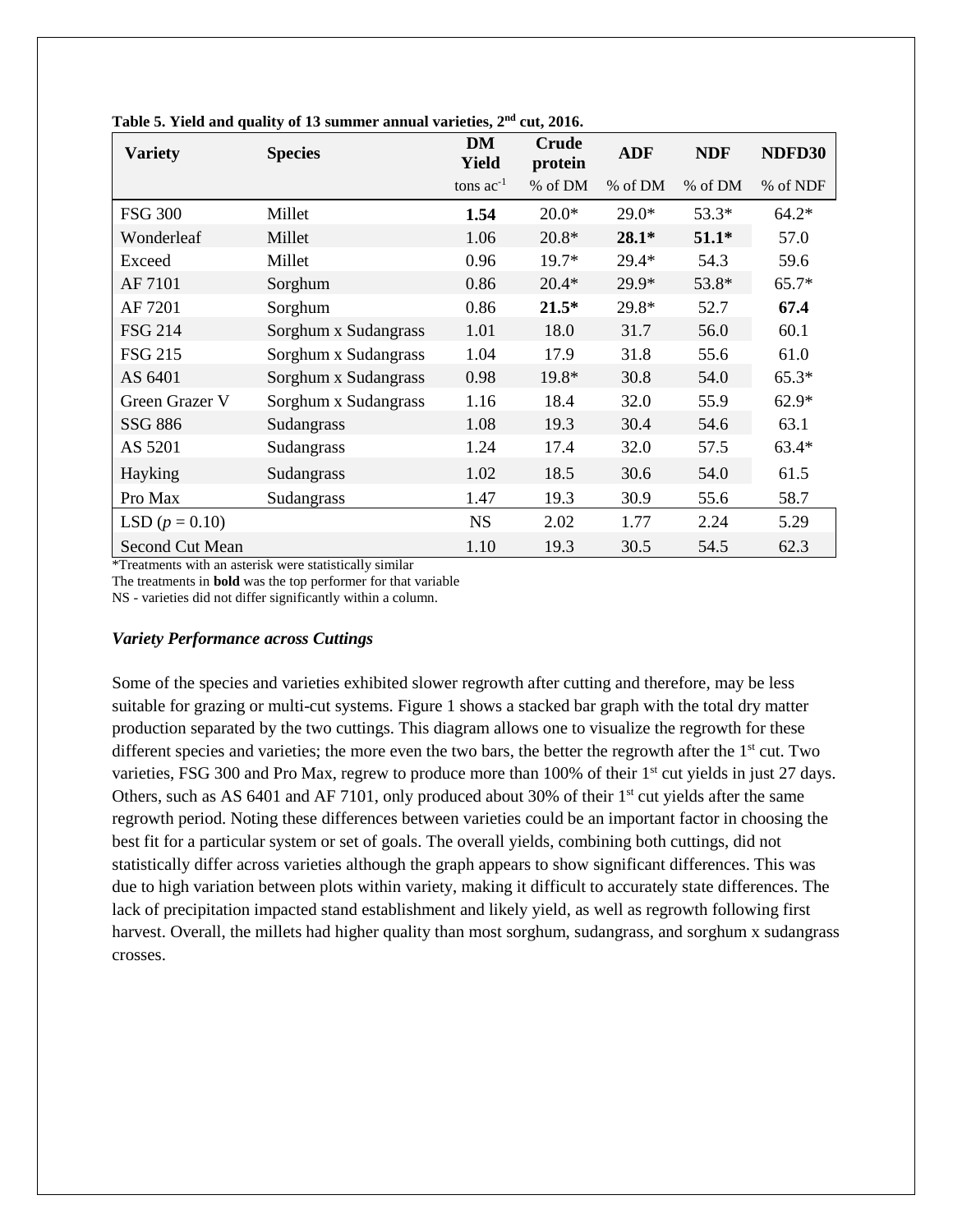

**Figure 1. Yields of 13 summer annual grass varieties across two cuttings, 2016.**